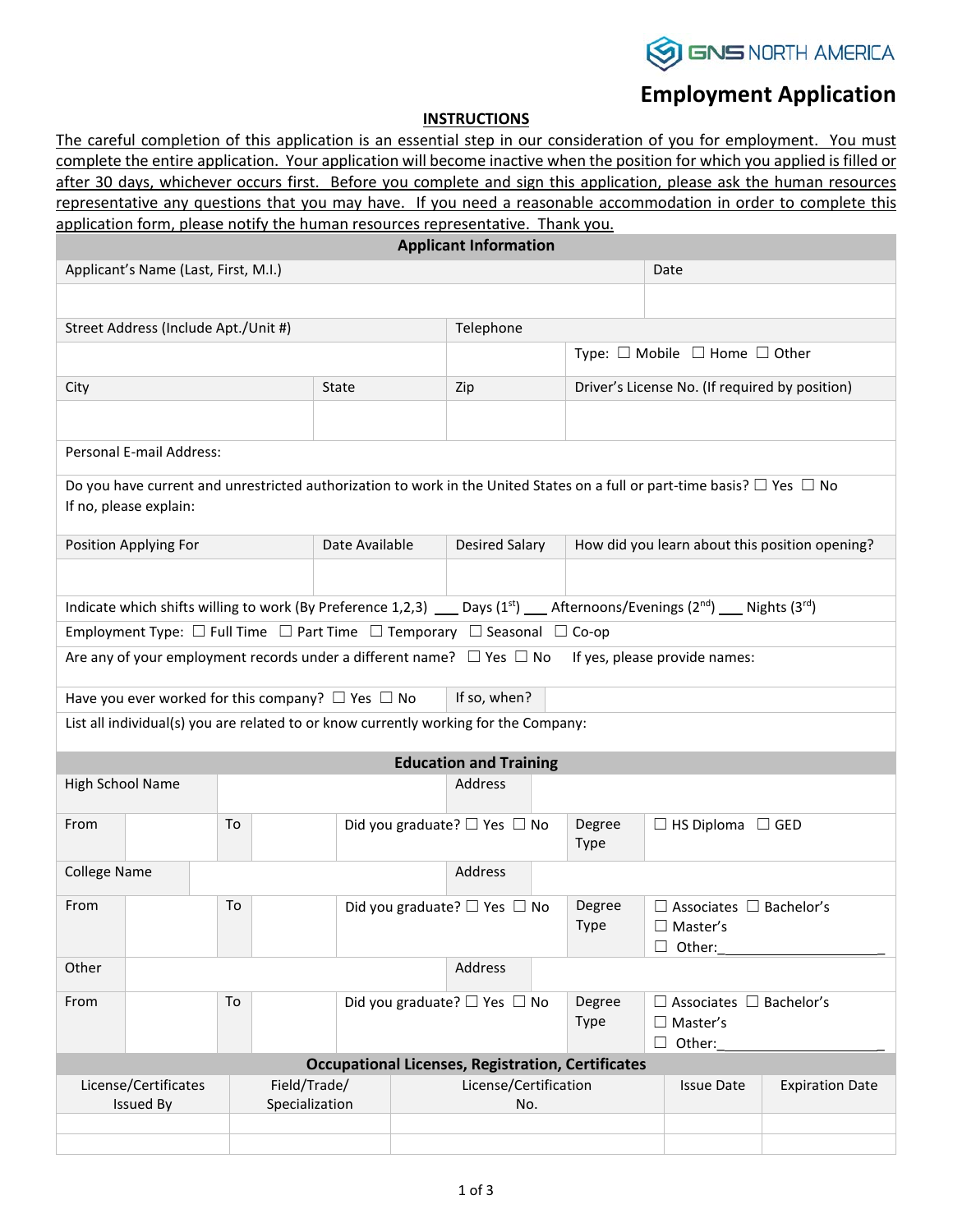

|                                                                                                                               |                           | <b>Background Information</b>         |                                 |                    |    |  |
|-------------------------------------------------------------------------------------------------------------------------------|---------------------------|---------------------------------------|---------------------------------|--------------------|----|--|
| Have you ever been convicted of a crime or arrested for a felony that has not been expunged by a court?* $\Box$ Yes $\Box$ No |                           |                                       |                                 |                    |    |  |
| If yes, please provide date, nature of incident, and disposition:                                                             |                           |                                       |                                 |                    |    |  |
|                                                                                                                               |                           |                                       |                                 |                    |    |  |
| *answering "Yes" does not cause an automatic bar to employment                                                                |                           |                                       |                                 |                    |    |  |
| Are there any felony charges pending against you? $\Box$ Yes $\Box$ No                                                        |                           | If yes, please explain:               |                                 |                    |    |  |
| Have you ever been discharged or suspended by an employer? $\Box$ Yes $\Box$ No                                               |                           |                                       |                                 |                    |    |  |
| If yes, please explain:                                                                                                       |                           |                                       |                                 |                    |    |  |
| <b>Military Service</b>                                                                                                       |                           |                                       |                                 |                    |    |  |
| <b>Branch</b>                                                                                                                 |                           | From                                  |                                 | To                 |    |  |
| Rank at Discharge                                                                                                             |                           | Type of Discharge                     |                                 |                    |    |  |
| If other than honorable, explain:                                                                                             |                           |                                       |                                 |                    |    |  |
|                                                                                                                               |                           | <b>Employment History</b>             |                                 |                    |    |  |
| Please list below all work-related experience, starting with the most recent employment and working backwards. Provide a      |                           |                                       |                                 |                    |    |  |
| detailed description of regularly assigned ongoing duties for each job. Additional sheets may be attached if necessary.       |                           |                                       |                                 |                    |    |  |
| Job Title                                                                                                                     |                           | Dates of Employment<br>(Month & Year) | From                            |                    | To |  |
| Employer                                                                                                                      |                           |                                       | Supervisor Name and Title       |                    |    |  |
| <b>Business Address</b>                                                                                                       | Phone                     | <b>Starting Wage</b>                  |                                 | <b>Ending Wage</b> |    |  |
|                                                                                                                               |                           |                                       |                                 |                    |    |  |
| Description of job duties/responsibilities and give approximate percentage of major duties                                    |                           | \$<br>per                             | \$<br>per<br>Reason for leaving |                    |    |  |
|                                                                                                                               |                           |                                       |                                 |                    |    |  |
|                                                                                                                               |                           |                                       |                                 |                    |    |  |
| May we contact your present/previous supervisor for a reference? $\Box$ Yes $\Box$ No                                         |                           |                                       |                                 |                    |    |  |
| Job Title                                                                                                                     |                           | Dates of Employment                   |                                 | From               | To |  |
|                                                                                                                               |                           | (Month & Year)                        |                                 |                    |    |  |
| Employer                                                                                                                      |                           | Supervisor Name and Title             |                                 |                    |    |  |
| <b>Business Address</b><br>Phone                                                                                              |                           | <b>Starting Wage</b>                  |                                 | <b>Ending Wage</b> |    |  |
|                                                                                                                               |                           | \$<br>per                             |                                 |                    |    |  |
| Description of job duties/responsibilities and give approximate percentage of major duties                                    |                           |                                       |                                 | Reason for leaving |    |  |
|                                                                                                                               |                           |                                       |                                 |                    |    |  |
|                                                                                                                               |                           |                                       |                                 |                    |    |  |
| May we contact your previous supervisor for a reference? $\Box$ Yes $\Box$ No                                                 |                           |                                       |                                 |                    |    |  |
| Job Title                                                                                                                     |                           | Dates of Employment                   |                                 | From               | To |  |
|                                                                                                                               | (Month & Year)            |                                       |                                 |                    |    |  |
| Employer                                                                                                                      | Supervisor Name and Title |                                       |                                 |                    |    |  |
| <b>Business Address</b><br>Phone                                                                                              |                           | <b>Starting Wage</b>                  |                                 | <b>Ending Wage</b> |    |  |
|                                                                                                                               |                           | \$<br>per                             | $\zeta_{-}$<br>$\_$ per $\_$    |                    |    |  |
| Description of job duties/responsibilities and give approximate percentage of major duties                                    |                           |                                       |                                 | Reason for leaving |    |  |
|                                                                                                                               |                           |                                       |                                 |                    |    |  |
|                                                                                                                               |                           |                                       |                                 |                    |    |  |
| May we contact your previous supervisor for a reference? $\Box$ Yes $\Box$ No                                                 |                           |                                       |                                 |                    |    |  |